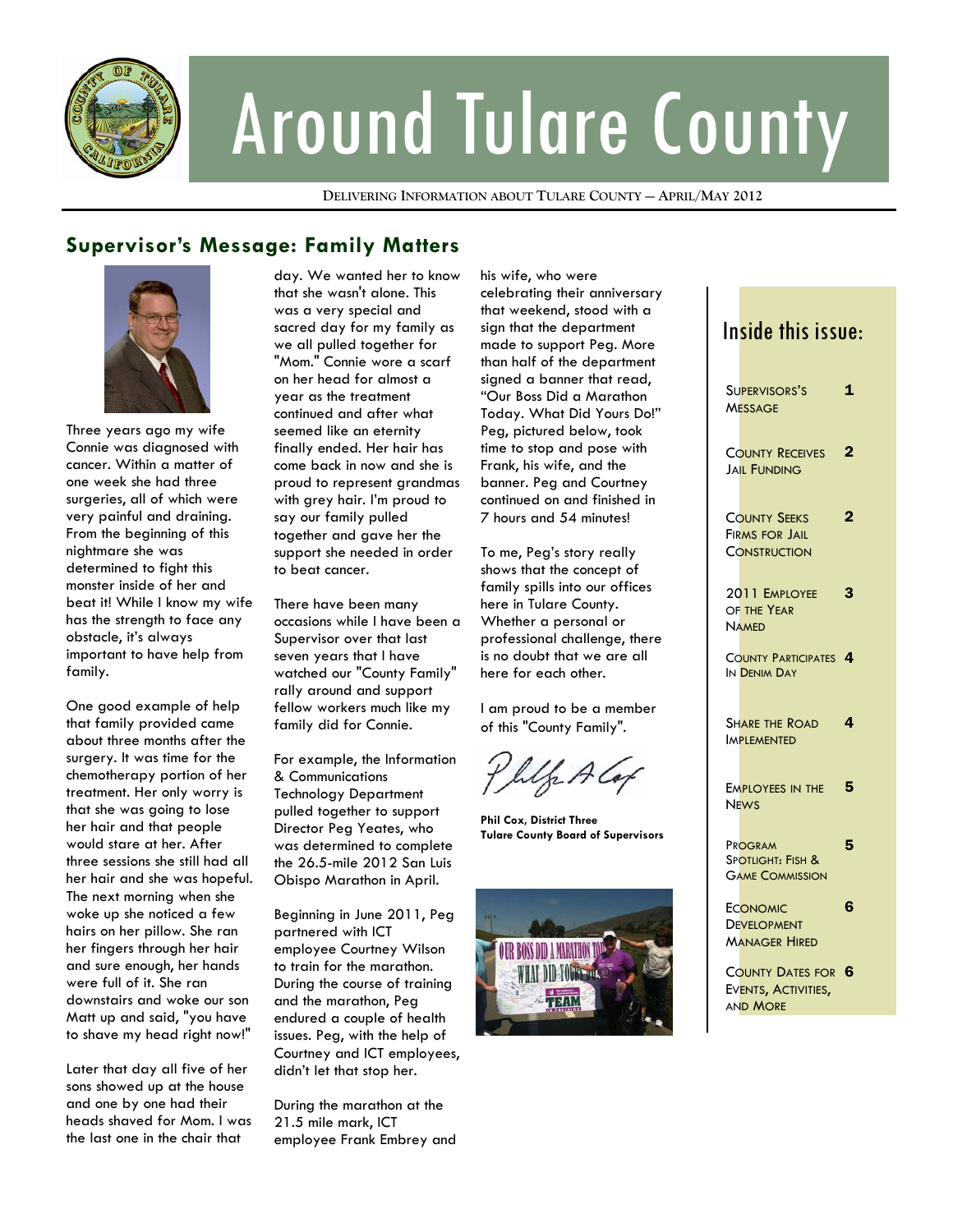## Around Tulare County: www.aroundtularecounty.com

## **Tulare County Receives Funding for Porterville Jail**

"This funding will afford an opportunity to plan for future growth in the jail population while also filling an immediate need in an underserved area of the County." Allen Ishida, Chairman of the Board of Supervisors

California's Corrections Standards Authority in March approved \$60 million in AB 900 funding to be used for the construction of a 200-bed jail in the city of Porterville.

Tulare County Board of Supervisors Chairman Allen Ishida said the new jail will help in meeting space needs due to the expected growth in inmate population based on a 2009 analysis of the County's present and future detention needs.

"This funding will afford an opportunity to plan for future growth in the jail population while also filling an immediate need in an underserved area of the County," Chairman Ishida said.

Chairman Ishida said the need for more jail space will grow even more as a result of the 2011 Public Safety Realignment Act – AB 109. AB 109 transfers responsibility for supervising specified lower level inmates and parolees - non-violent, non-serious, non-sex offenders - from the California Department of Corrections and Rehabilitation to counties.

The new jail would be located near the new Porterville courthouse. The two-story complex would have 200 beds, with the capacity to expand to 350 beds.

"This new jail will be a great compliment to the courthouse in downtown Porterville," said Fifth District Supervisor Mike Ennis, whose district includes Porterville.

The \$60 million in funding comes under Phase II of the AB 900 Jail Construction Financing Program. AB 900 was signed into law on May 3, 2007 appropriating \$1.2 billion in jail construction funding through state leaserevenue bonds. The grant will pay for 90 percent of construction, with the remaining 10 percent, or \$6 million, financed by Tulare County. Construction would be scheduled to start in 2016 and finish in 2018.

More than \$600 million was awarded to California counties by the Corrections Standards Authority. Other San Joaquin Valley counties who received funding include:

Kings County: \$33 million Madera County: \$3 million Stanislaus County: \$80 million



Tulare County is seeking statement of qualifications from firms to provide architectural and construction management services for the design and construction of the new \$68 million South County Detention Facility in Porterville.

A statement of qualifications describes the firm's previous work related to similar projects, personnel information of assigned staff involved, references, and other items.

Interested parties should contact Tulare County Assistant Administrative Officer Kristin Bennett at 559/636-5005 to obtain Request for Qualifications (RFQ) materials.

Five copies of the statement of qualifications should be submitted by 5 p.m. on Wednesday, May 23, 2012 to the following address:

**Design/Construction Management Firms Sought for Porterville Jail** 

Kristin Bennett, Assistant County Administrative Officer Tulare County Administrative **Office** 2800 W. Burrel Ave. Visalia, CA 93291

The South County Detention Facility will be located on a 15-acre site – location still to be determined – in Porterville. The project will be built as a detention facility with specialty health beds.

The \$60 million in funding for the jail comes under Phase II of the AB 900 Jail Construction Financing Program. AB 900 was signed into law on May 3, 2007 appropriating \$1.2 billion in jail construction funding through state lease-revenue bonds. The \$8 million balance in project costs will be financed by Tulare County. Construction is scheduled to start in 2016 and finish in 2018.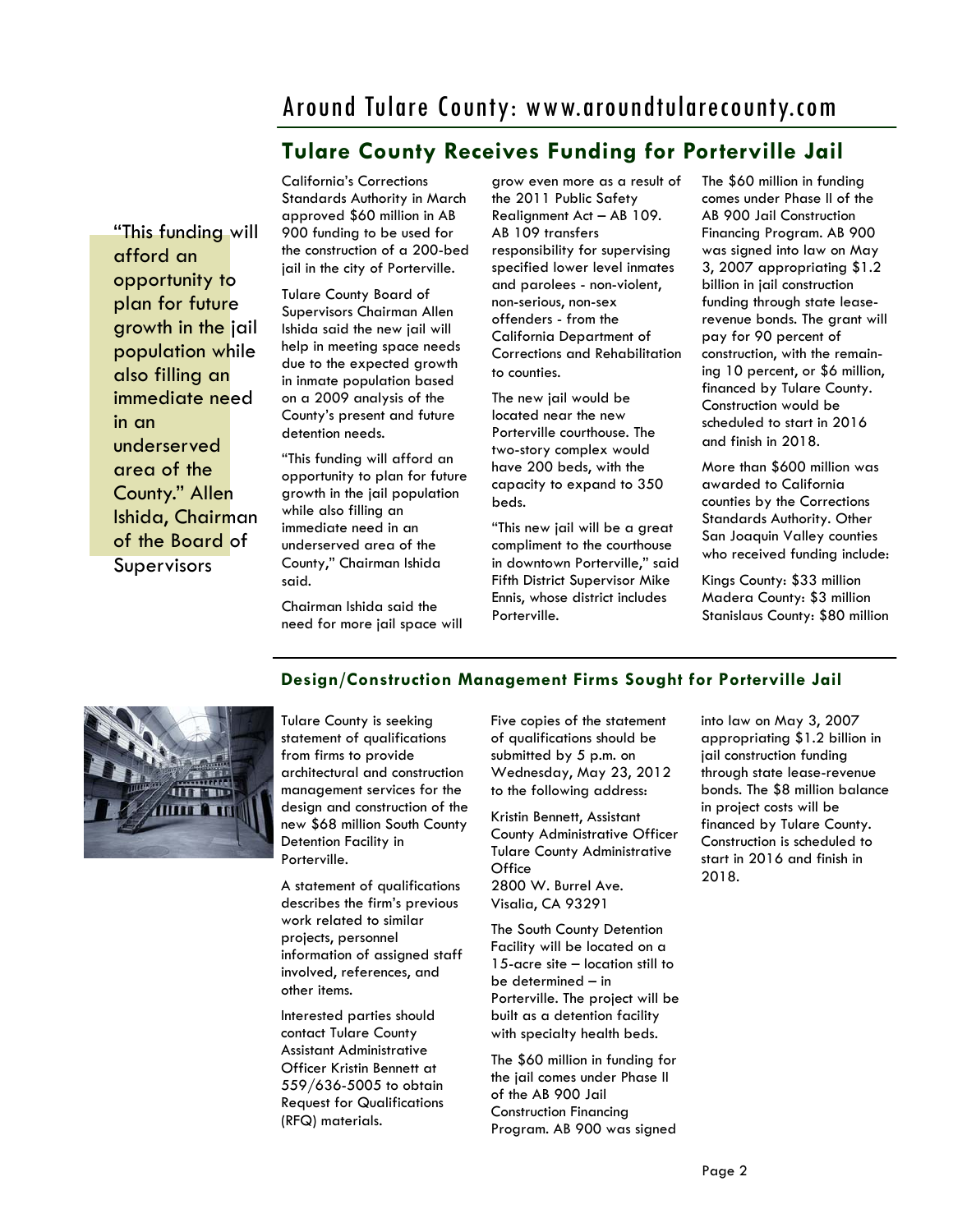## **Eulalia "Lala" Moreno Named 2011 Employee of the Year**

Productivity, efficiency, high performance, willingness to accept new responsibility, contributions to morale, and extraordinary services are attributes that more than 4,000 Tulare County employees strive to achieve when they report to work. In 2011, one Tulare County employee outshined the rest.

Eulalia "Lala" Moreno, a health education assistant with the Tulare County Health & Human Services Agency (HHSA), has been selected as the 2011 Tulare County Employee of the Year, the Tulare County Board of Supervisors announced in March. The majority of Moreno's work is spent educating Tulare County residents about the negative impacts of tobacco.

Chairman of the Board of Supervisors Allen Ishida said more than 125 County of Tulare employees were nominated from 15 departments.

"To be the most outstanding employee in 2011 among thousands of hard working people is a great honor," Chairman Ishida said. "I commend Eulalia and all other nominees for making a difference and taking pride in their work."

Tulare County HHSA Director Dr. Cheryl Duerksen said the selection came as no surprise, as Moreno spent countless hours at health fairs, volunteering her time to help other HHSA programs, and, most importantly, helped lead the Tobacco Control Awareness and Education Program when her supervisor retired last year.

"Lala stepped up to keep the program running on her own," Dr. Duerksen said. "Her enthusiasm, positive attitude, and outstanding work ethic is a fine example to those around her."

Moreno has worked for Tulare County as a full-time employee since 1999. She worked as an extra help employee from 1997 to 1999. Some of her current duties as a Tulare County Health Education Assistant include: prepare and deliver presentations to schools and community groups on health topics; assist in preparation of exhibits, posters, displays and materials for meetings, conferences, clinics and public gatherings; and assist in planning and participate in workshops, forums, and discussion groups to promote public health and health education programs.

Tulare County is the largest employer in the County at approximately 4,000 employees, which represents 2.25% of the workforce in the County.



**There are many County employees who are doing outstanding things for their community outside of their job.** 

**Do you know a County employee who should be in the spotlight? Let us know at:** 

**newsletter@co.tulare.ca.us**

"Lala stepped up to keep the [Tobacco Control Awareness Program] running on her own. Her enthusiasm, positive attitude, and outstanding work ethic is a fine example to those around her." Dr. Cheryl Duerksen, HHSA Director.



Top: Chairman Allen Ishida presents Lala Moreno with Employee of the Year plaque.

Right: Lala Moreno, 2011 Tulare County Employee of the Year.

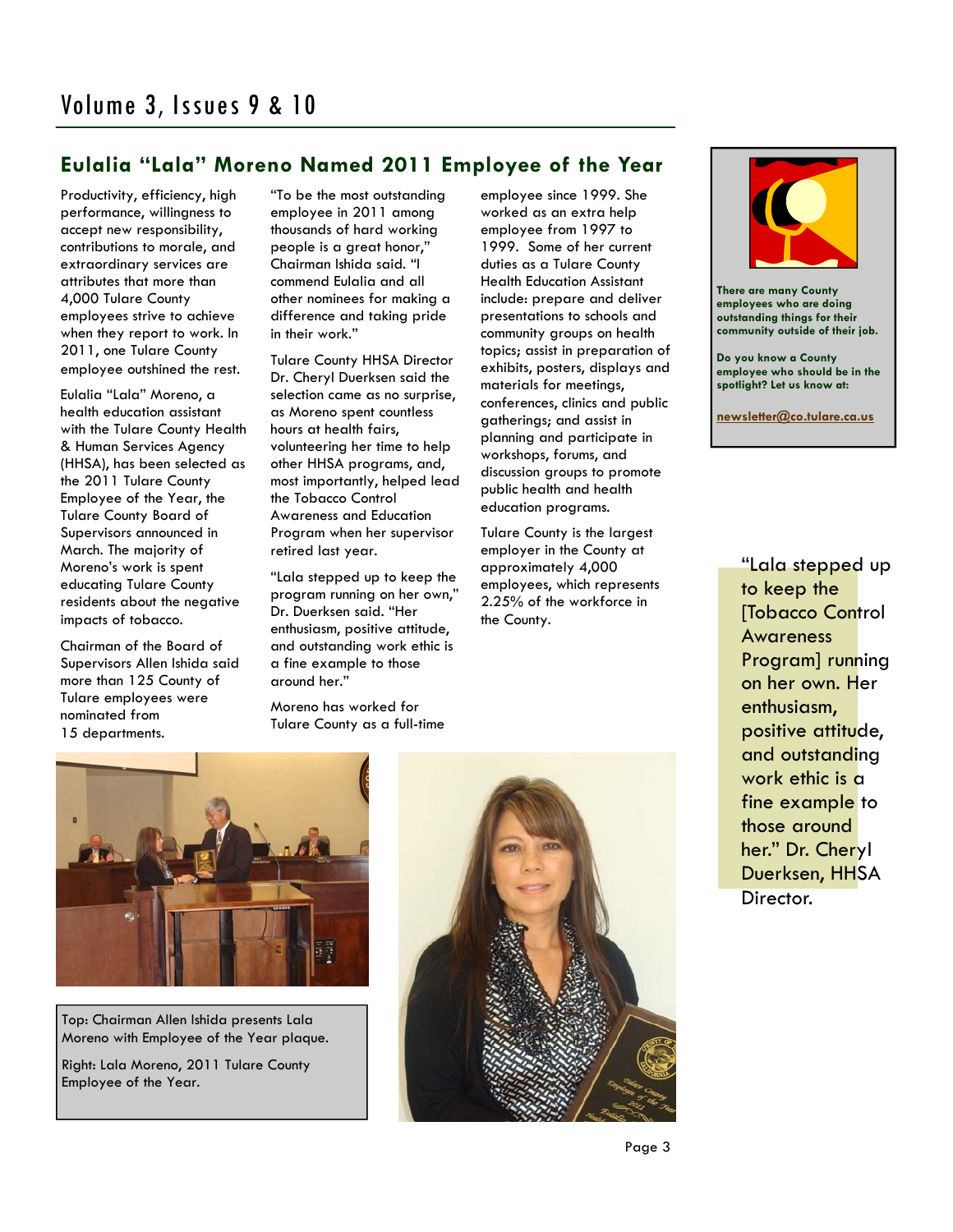## Around Tulare County: www.aroundtularecounty.com

## **Tulare County Participates in Denim Day**



HHSA: Dinuba



Tulare County gave its employees an option Wednesday, April 25 to wear jeans in recognition of Denim Day, an awareness day for sexual assault victims, and is asking residents to consider doing so as well.

Denim Day came about in 1999 when an Italian court overturned a rape conviction because the victim was wearing tight jeans. The court overturned the rape conviction, arguing that because the girl wore tight jeans she must have had to help remove them, thereby giving consent to have sex.

The case made international headlines, and the young woman's jeans became a symbol of awareness that what someone wears is never an excuse for rape.

Prompted by a request by members of the Zonta Club of Porterville, the Tulare County Board of Supervisors passed a proclamation on Tuesday, April 24 recognizing Denim Day.

"Denim Day encourages the public to wear jeans to educate society about the injustices and seriousness of rape," said Allen Ishida, Chairman of the Board of

Supervisors. "The Board of Supervisors commends the Zonta Club for bringing this important issue to our attention and encourages all Tulare County residents to consider wearing jeans on Wednesday."

Tulare County encouraged departments to submit pictures who supported Denim Day. Those pictures were posted on the County of Tulare's Facebook fan page and are featured in this newsletter.







## **Share the Road Implements Signage in Tulare County**





Tulare County's Share the Road Committee was busy in March putting up road signs in two strategic places – Rocky Hill Road and Yokohl Valley Drive.

Tulare County Resource Management Agency road workers installed four new signs to remind drivers to share the roads with runners, walkers, and cyclists.

The Tulare County Share the Road Committee was created in September 2011 and includes representatives of Tulare County's Resource Management Agency, Health & Human Services Agency, and Sheriff's Department, the Tulare County Association of

Governments, California Highway Patrol, Southern Sierra Cycling, Visalia Runners, City of Exeter, Exeter High School, Visalia Waterways and Trails Committee, and the Tulare County Office of Education.

The Tulare County Share the Road Committee has established several goals to achieve, including:

Educating the public – including schools and local community groups – regarding the rules of the road and best safety practices.

Implementing additional signage on the roadway system to remind the public about the rules of the road.

Increased enforcement by local law enforcement agencies.

In February, the Board of Supervisors approved a proclamation which designates Tulare County as a "Share the Road County." The proclamation challenges all users of the county road system to work together through cooperation, courtesy, and observance of the laws governing the use of the public roads to improve safety and enjoyment for all modes of transportation.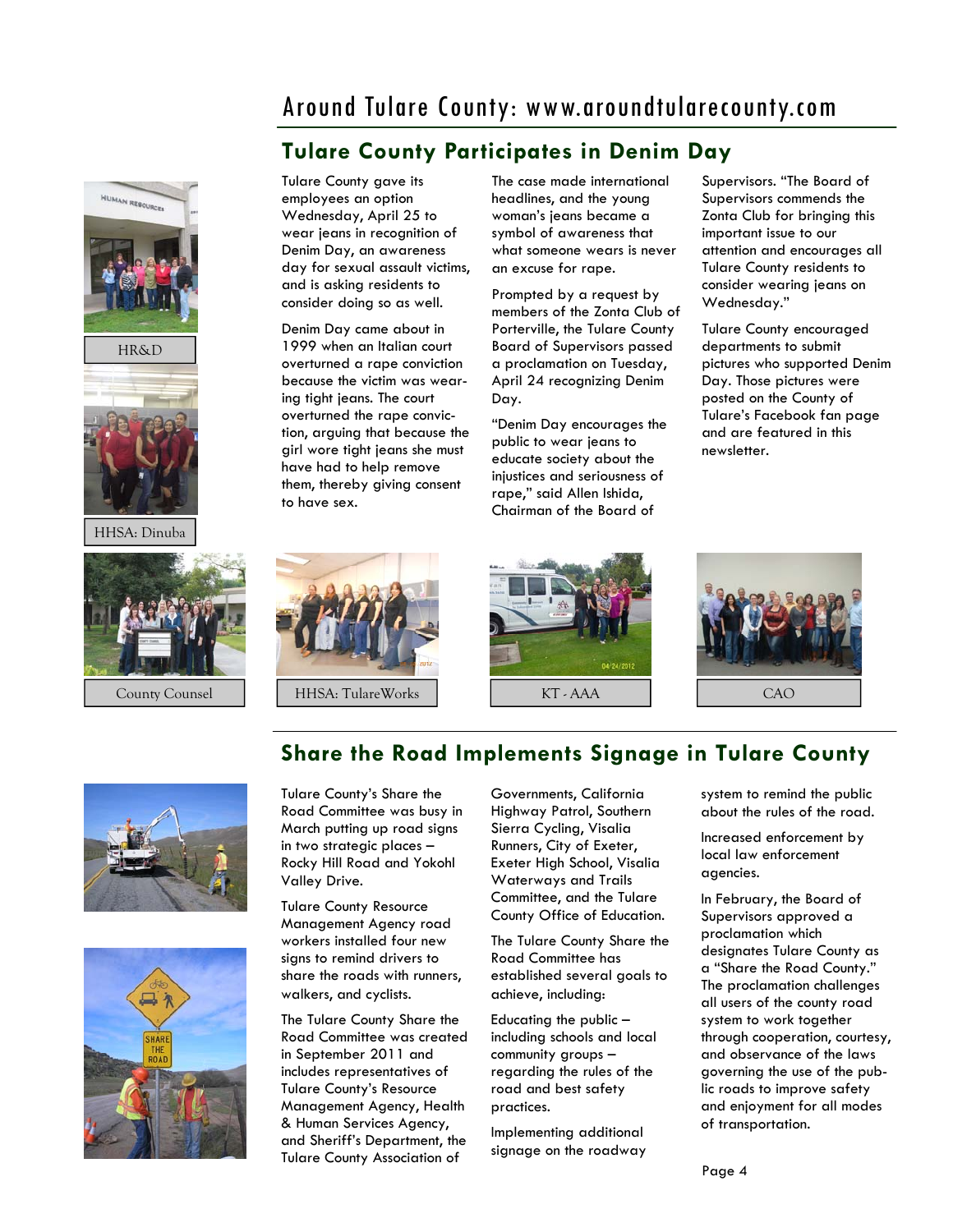## **Spotlight: Tulare County Employees in the News**

There were plenty of County of Tulare employees who made the news in the past few months.

#### **Fireman Saves Life**

Tulare County Fire Department Lieutenant Casey Lewis saved a man from a burning building, The Foothills Sun Gazette reported in February.

Lt. Lewis and fire staff responded to a structure fire in Lemon Cove. After consulting with the man's wife, Lt. Lewis entered the smoke-filled house and located a person by the sounds of grunts and coughs.

Lt. Lewis found the man laying face down on the floor and got him out of the house safely.

#### **Film Commission Provides Opportunity for Youth**

The Tulare County Film Commission worked with the Porterville Chamber of

Commerce to link local students to the production crew of "The Devout," a movie that is being shot in Porterville.

About three dozen students worked on all stages of the production of the movie. Tasks included on-site medical assistance to set production, makeup consultation and more.

"Working on the film was a way for these kids to step in and see if they really wanted to pursue a particular field," Film Commissioner Eric Coyne said in a an interview with the Porterville Recorder.

#### **Library Recruiting for Youth Advisory Board**

The Tulare County Library formed an advisory board comprised of youth. The Teen Advisory Group, or TAG, will be responsible for planning programs, creating content for a teen website, and more. "There is no better way to jumpstart teen programs at the library than by having input from our local youth," Deputy Librarian Jeff Scott said in a statement.

#### **Sheriff's Department Helps Restore School Landmark**

In November, Sheriff's Department staff helped solve the case of the stolen 150-year-old bell at Rockford Elementary School.

In February, the bell was reinstalled and the man who stole it was sentenced to three years in state prison for one count of grand theft, according to The Porterville Recorder.

RMA's Glenn MacIntyre was featured in the Visalia Times-Delta as part of an ongoing feature that looks at people and the jobs in the public sector. MacIntyre is a Tulare County building inspector.



**There are many County employees who are doing outstanding things for their community outside of their job.** 

**Do you know a County employee who should be in the spotlight? Let us know at:** 

**newsletter@co.tulare.ca.us**

## **Program Spotlight: Tulare County Fish & Game Commission**

The Tulare County Fish and Game Commission will hold its annual meeting to hear requests for funding from the County's Fish and Wildlife Propagation Fund.

The funds, derived from Fish and Game fines and forfeitures imposed by the court system, are to be expended solely for projects related to the protection, conservation, propagation, and preservation of fish and wildlife during the 2012-2013 fiscal year. The County Board of Supervisors must approve all projects. Such projects may include:

- Public education relating to the scientific principles of

conservation.

- Temporary emergency treatment and care of injured or orphaned wildlife.

- Breeding, raising, or purchasing fish or wildlife to be released onto public areas.

- Improvement of fish and wildlife habitat.

- Predator control actions for the benefit of fish or wildlife.

- Scientific fish and wildlife research.

- The meeting is at 1 p.m. on Wednesday, May 9, 2012, at Exeter City Hall, 137 N. F Street, Exeter, California, and is open to the public.

For further information, contact Stevie McNeill, Assistant Agricultural Commissioner Phone: (559) 684-3350; Fax: (559) 685- 3335; E-mail: smcneill@co.tulare.ca.us

The Tulare County Fish and Game Commission is a five-member advisory group appointed by the Board of Supervisors. Duties of the commission include making recommendations regarding Fish and Wildlife Propagation Funds and advising the Board of Supervisors on all matters related to fish and game.

**Want your program to be in the spotlight? Please send suggestions to:**